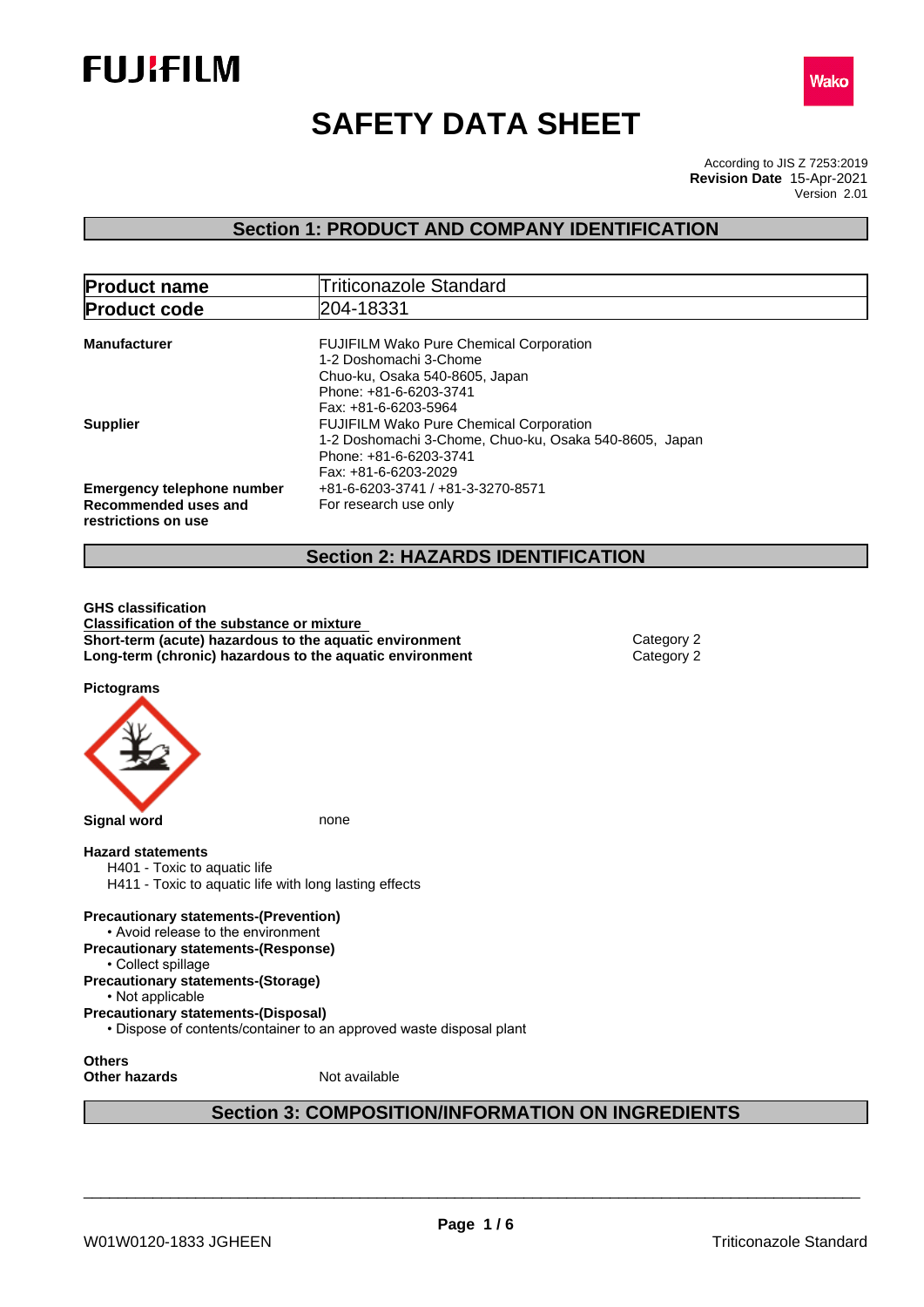#### **Single Substance or Mixture** Substance

**Formula** C17H20ClN3O

| <b>Chemical Name</b>     | Weight-%    | Molecular weight | <b>ENCS</b> | <b>ISHL No.</b>    | <b>CAS RN</b>       |
|--------------------------|-------------|------------------|-------------|--------------------|---------------------|
| Triticonazole.<br>unspec | 070<br>97.U | 317.81           | N/A         | $8-(3)$ -<br>-1460 | 131983-72-7<br>74 C |
| isomer                   |             |                  |             |                    |                     |

**Impurities and/or Additives**: Not applicable

# **Section 4: FIRST AID MEASURES**

#### **Inhalation**

Remove to fresh air. If symptoms persist, call a physician.

#### **Skin contact**

Wash off immediately with soap and plenty of water. If symptoms persist, call a physician.

#### **Eye contact**

IF IN EYES: Rinse cautiously with water for several minutes. Remove contact lenses, if present and easy to do. Continue rinsing. Immediate medical attention is required.

#### **Ingestion**

Rinse mouth. Never give anything by mouth to an unconscious person. Call a physician or poison control center immediately. Do not induce vomiting without medical advice.

#### **Protection of first-aiders**

Use personal protective equipment as required.

# **Section 5: FIRE FIGHTING MEASURES**

#### **Suitable extinguishing media**

Water spray (fog), Carbon dioxide (CO2), Foam, Extinguishing powder, Sand

**Unsuitable extinguishing media**

No information available

#### **Specific hazards arising from the chemical product**

Thermal decomposition can lead to release of irritating and toxic gases and vapors.

# **Special extinguishing method**

No information available

# **Special protective actions for**

**fire-fighters**

Use personal protective equipment as required.Firefighters should wear self-contained breathing apparatus and full firefighting turnout gear.

# **Section 6: ACCIDENTAL RELEASE MEASURES**

#### **Personal precautions, protective equipment and emergency procedures**

For indoor, provide adequate ventilation process until the end of working. Deny unnecessary entry other than the people involved by, for example, using a rope. While working, wear appropriate protective equipments to avoid adhering it on skin, or inhaling the gas. Work from windward, and retract the people downwind.

#### **Environmental precautions**

To be careful not discharged to the environment without being properly handled waste water contaminated.

#### **Methods and materials for contaminent and methods and materials for cleaning up**

Sweep up and gather scattered particles, and collect it in an empty airtight container.

#### **Recoverly, neutralization**

No information available

#### **Secondary disaster prevention measures**

Clean contaminated objects and areas thoroughly observing environmental regulations.

# **Section 7: HANDLING AND STORAGE**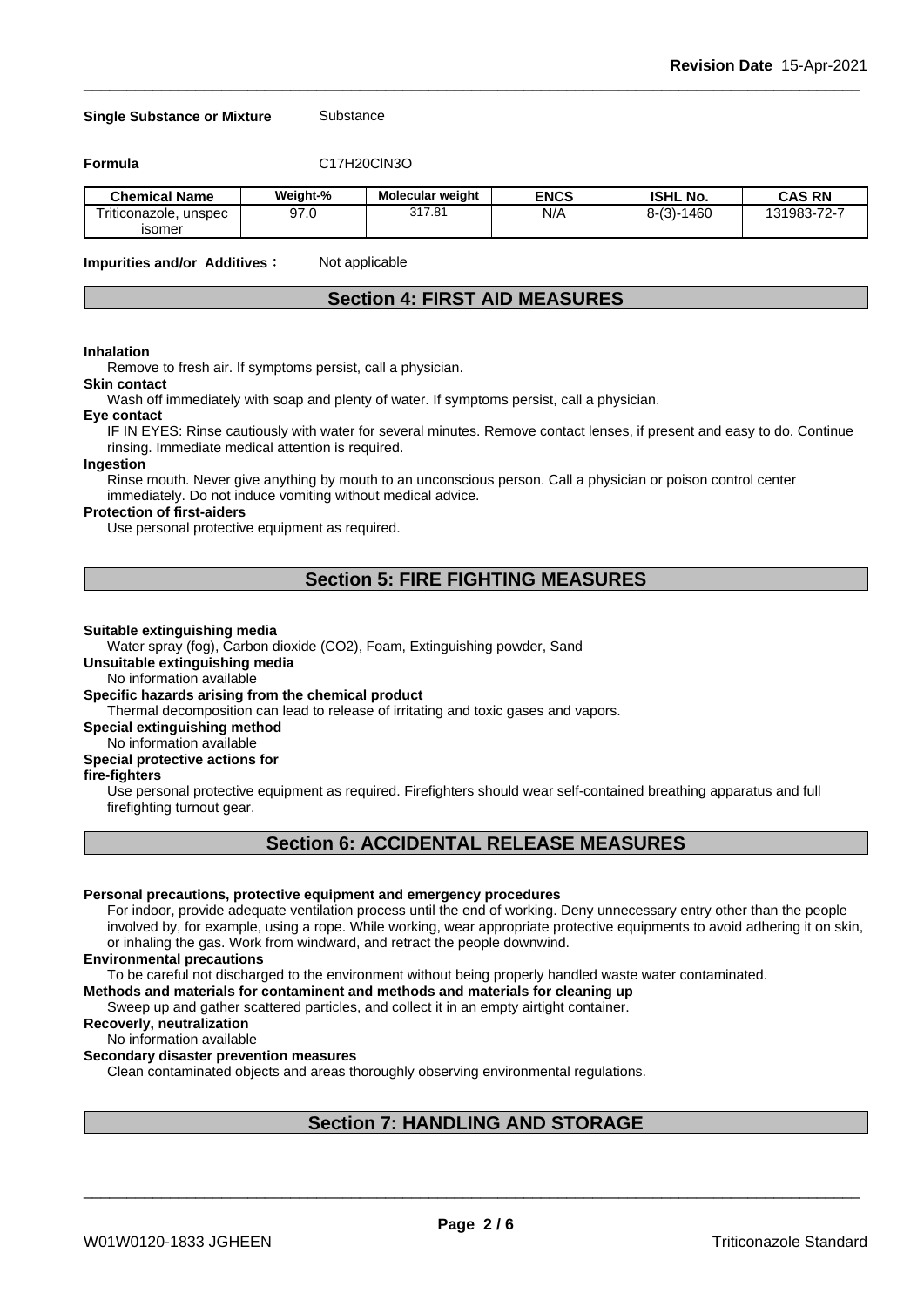### **Handling**

### **Technical measures**

Avoid contact with strong oxidizing agents. Use with local exhaust ventilation.

#### **Precautions**

Do not rough handling containers, such as upsetting, falling, giving a shock, and dragging. Prevent leakage, overflow, and scattering. Not to generate steam and dust in vain. Seal the container after use. After handling, wash hands and face, and then gargle. In places other than those specified, should not be smoking or eating and drinking. Should not be brought contaminated protective equipment and gloves to rest stops. Deny unnecessary entry of non-emergency personnel to the handling area.

#### **Safety handling precautions**

Use personal protective equipment as required. Avoid contact with skin, eyes or clothing.

| <b>Storage</b> |  |
|----------------|--|
|                |  |

| Safe storage conditions   |                                                                                                     |
|---------------------------|-----------------------------------------------------------------------------------------------------|
| <b>Storage conditions</b> | Keep container protect from light tightly closed. Store in a cool (2-10 $^{\circ}$ C) place. Packed |
|                           | with an inert gas.                                                                                  |
| Safe packaging material   | Glass                                                                                               |
| Incompatible substances   | Strong oxidizing agents                                                                             |

# **Section 8: EXPOSURE CONTROLS/PERSONAL PROTECTION**

#### **Engineering controls**

In case of indoor workplace, seal the source or use a local exhaust system. Provide the safety shower facility, and handand eye-wash facility. And display their position clearly.

**Exposure limits** This product, as supplied, does not contain any hazardous materials with occupational exposure limits established by the region specific regulatory bodies.

# **Personal protective equipment**<br>**Respiratory protection** Dust mask

**Respiratory** protection **Hand protection** Protection gloves **Skinandbody protection** Long-sleeved work clothes **General hygiene considerations**

**Eye protection Eye protective eyeglasses or chemical safety goggles** 

Handle in accordance with good industrial hygiene and safety practice.

# **Section 9: PHYSICAL AND CHEMICAL PROPERTIES**

| Form                                                   |                                                                |
|--------------------------------------------------------|----------------------------------------------------------------|
| Color                                                  | white                                                          |
| Appearance                                             | crystalline powder - powder                                    |
| Odor                                                   | No data available                                              |
| <b>Melting point/freezing point</b>                    | 143 - 149 °C                                                   |
| Boiling point, initial boiling point and boiling range | No data available                                              |
| <b>Flammability</b>                                    | No data available                                              |
| <b>Evaporation rate:</b>                               | No data available                                              |
| Flammability (solid, gas):                             | No data available                                              |
| Upper/lower flammability or                            |                                                                |
| explosive limits                                       |                                                                |
| Upper:                                                 | No data available                                              |
| Lower:                                                 | No data available                                              |
| <b>Flash point</b>                                     | No data available                                              |
| Auto-ignition temperature:                             | No data available                                              |
| Decomposition temperature:                             | No data available                                              |
| рH                                                     | No data available                                              |
| Viscosity (coefficient of viscosity)                   | No data available                                              |
| <b>Dynamic viscosity</b>                               | No data available                                              |
| <b>Solubilities</b>                                    | acetone, acetonitrile: soluble. Ethanol and water: practically |
|                                                        | insoluble, or insoluble.                                       |
| n-Octanol/water partition coefficient: (log Pow)       | No data available                                              |
| Vapour pressure                                        | No data available                                              |
| <b>Specific Gravity / Relative density</b>             | No data available                                              |
| Vapour density                                         | No data available                                              |
|                                                        |                                                                |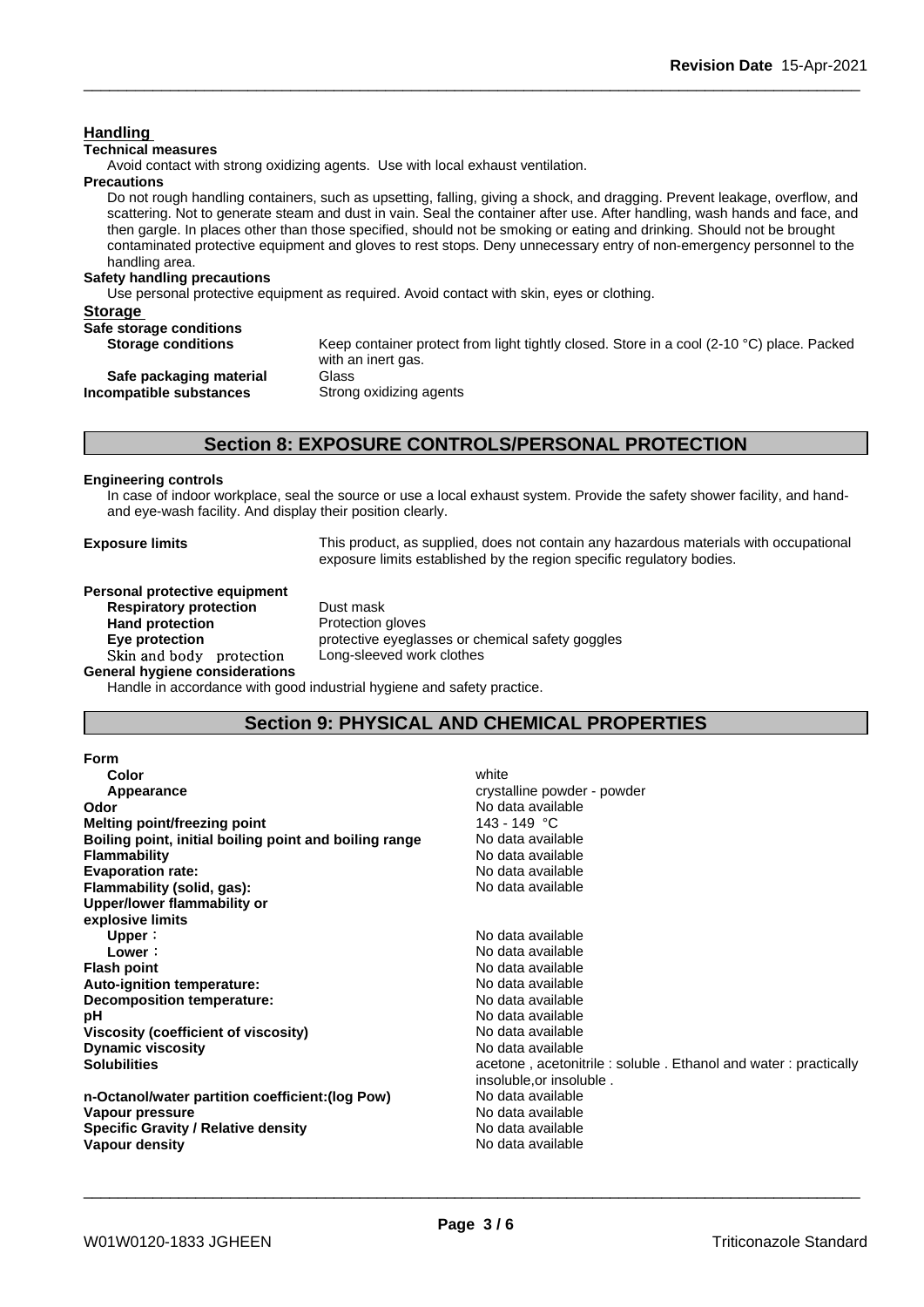#### **Particle characteristics** No data available

# **Section 10: STABILITY AND REACTIVITY**

#### **Stability**

### **Reactivity** No data available **Chemical stability** May be altered by light. **Hazardous reactions** None under normal processing **Conditions to avoid** Extremes of temperature and direct sunlight **Incompatible materials** Strong oxidizing agents **Hazardous decomposition products** Carbon monooxide (CO), Carbon dioxide (CO2), Nitrogen oxides (NOx), Halides

# **Section 11: TOXICOLOGICAL INFORMATION**

| <b>Acute toxicity</b>        |                     |                    |                            |
|------------------------------|---------------------|--------------------|----------------------------|
| <b>Chemical Name</b>         | Oral LD50           | <b>Dermal LD50</b> | <b>Inhalation LC50</b>     |
| Triticonazole, unspec isomer | ˈ Rat<br>2000 mg/kg | Rat<br>2000 mg/kg  | Rat<br>. 4 h<br>> 0.4 ma/L |

| <b>Skin irritation/corrosion</b>         | No data available |  |
|------------------------------------------|-------------------|--|
| Serious eye damage/ irritation           | No data available |  |
| <b>Respiratory or skin sensitization</b> | No data available |  |
| Reproductive cell mutagenicity           | No data available |  |
| Carcinogenicity                          | No data available |  |
| <b>Reproductive toxicity</b>             | No data available |  |
| <b>STOT-single exposure</b>              | No data available |  |
| <b>STOT-repeated exposure</b>            | No data available |  |
| <b>Aspiration hazard</b>                 | No data available |  |

| <b>Section 12: ECOLOGICAL INFORMATION</b> |
|-------------------------------------------|
|-------------------------------------------|

| <b>Ecotoxicity</b>                                                                                                 | No information available                                                                                     |
|--------------------------------------------------------------------------------------------------------------------|--------------------------------------------------------------------------------------------------------------|
| Other data                                                                                                         | No data available                                                                                            |
| Persistence and degradability<br><b>Bioaccumulative potential</b><br>Mobility in soil<br>Hazard to the ozone layer | No information available<br>No information available<br>No information available<br>No information available |

# **Section 13: DISPOSAL CONSIDERATIONS**

#### **Waste from residues**

Disposal should be in accordance with applicable regional, national and local laws and regulations. **Contaminated container and contaminated packaging**

Disposal should be in accordance with applicable regional, national and local laws and regulations.

# **Section 14: TRANSPORT INFORMATION**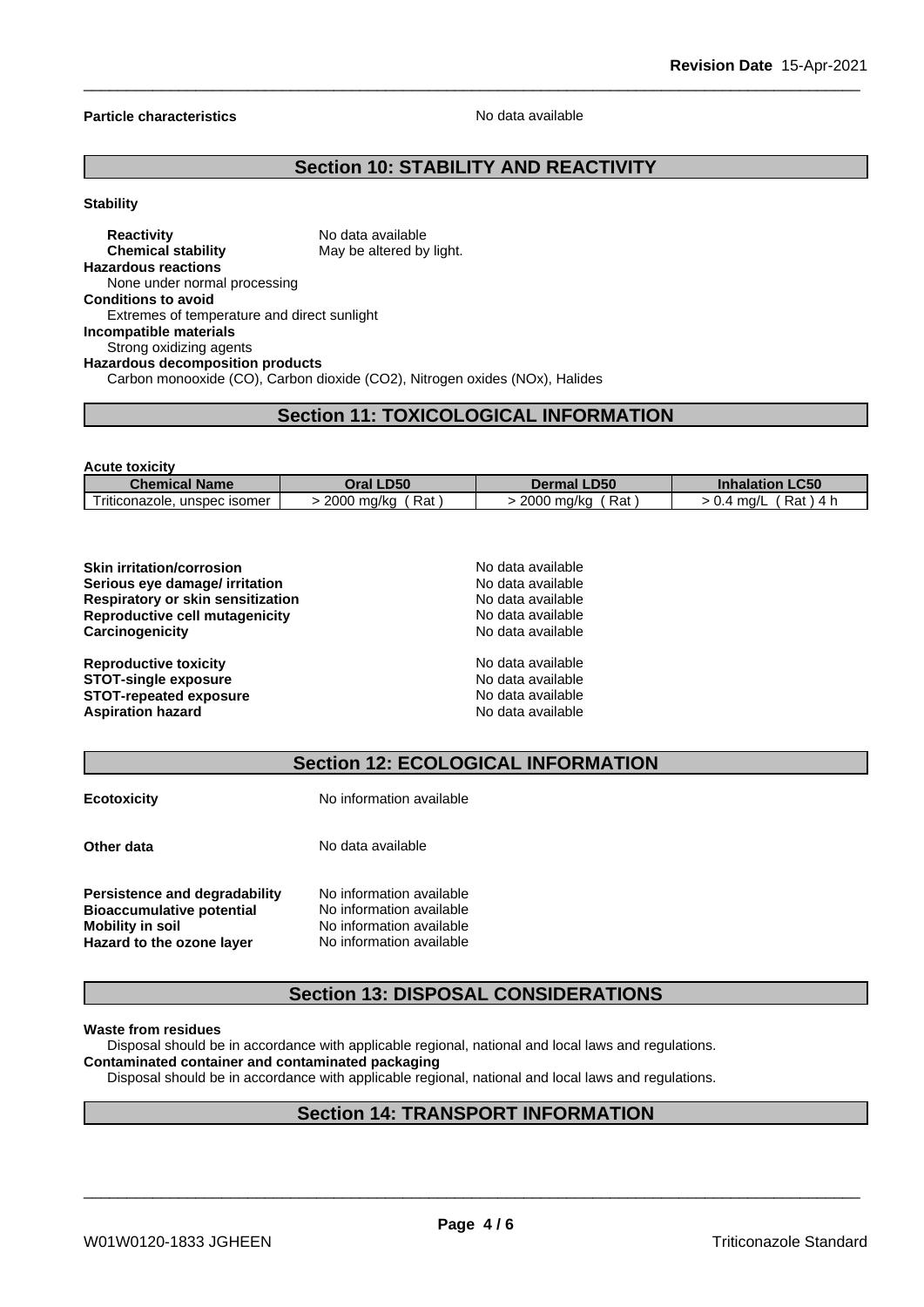| <b>ADR/RID</b>                                                 |                                                                                   |
|----------------------------------------------------------------|-----------------------------------------------------------------------------------|
| UN number                                                      | <b>UN3077</b>                                                                     |
| Proper shipping name:                                          | Environmentally hazardous substance, solid, n.o.s. (Triticonazole, unspec isomer) |
| UN classfication                                               | 9                                                                                 |
| <b>Subsidiary hazard class</b>                                 |                                                                                   |
| Packing group                                                  | Ш                                                                                 |
| <b>Marine pollutant</b>                                        | Yes                                                                               |
| <b>IMDG</b>                                                    |                                                                                   |
| UN number                                                      | <b>UN3077</b>                                                                     |
| Proper shipping name:                                          | Environmentally hazardous substance, solid, n.o.s. (Triticonazole, unspec isomer) |
| UN classfication                                               | 9                                                                                 |
| <b>Subsidiary hazard class</b>                                 |                                                                                   |
| <b>Packing group</b>                                           | Ш                                                                                 |
| <b>Marine pollutant (Sea)</b>                                  | Yes                                                                               |
| <b>Transport in bulk according to</b> No information available |                                                                                   |
| Annex II of MARPOL 73/78 and                                   |                                                                                   |
| the <b>IBC</b> Code                                            |                                                                                   |
| <b>IATA</b>                                                    |                                                                                   |
| UN number                                                      | <b>UN3077</b>                                                                     |
| Proper shipping name:                                          | Environmentally hazardous substance, solid, n.o.s. (Triticonazole, unspec isomer) |
| UN classfication                                               | 9                                                                                 |
| <b>Subsidiary hazard class</b>                                 |                                                                                   |
| <b>Packing group</b>                                           | $\mathbf{III}$                                                                    |
| <b>Environmentally Hazardous</b>                               | Yes                                                                               |
| <b>Substance</b>                                               |                                                                                   |

# **Section 15: REGULATORY INFORMATION**

#### **International Inventories EINECS/ELINCS** - **TSCA** -

| <b>Export Trade Control Order</b>               | Not applicable                                                                                          |
|-------------------------------------------------|---------------------------------------------------------------------------------------------------------|
| <b>Register Law</b>                             |                                                                                                         |
| Pollutant Release and Transfer Not applicable   |                                                                                                         |
| <b>Marine Pollution Prevention Law</b>          | for Air Transportation of Explosives etc., Attached Table 1)<br>Marine pollutants (P and PP substances) |
| goods in ship<br><b>Civil Aeronautics Law</b>   | Misellaneous Dangerous Substances and Articles (Ordinance Art. 194, MITL Nortification                  |
| and storage of dangerous                        | Transport by Ship and Storage, Attached Table 1)                                                        |
| Regulations for the carriage                    | Noxious Substances (Ordinance Art.3, Ministry of Transportation Ordinance Regarding                     |
| Industrial Safety and Health Act Not applicable |                                                                                                         |
| <b>Substances Control Law</b>                   |                                                                                                         |
| <b>Poisonous and Deleterious</b>                | Not applicable                                                                                          |
| <b>Fire Service Act</b>                         | Not applicable                                                                                          |

### **Section 16: OTHER INFORMATION**

| Key literature references and<br>sources for data etc. | NITE: National Institute of Technology and Evaluation (JAPAN)<br>http://www.safe.nite.go.jp/japan/db.html<br><b>IATA dangerous Goods Regulations</b><br>RTECS: Registry of Toxic Effects of Chemical Substances<br>Japan Industrial Safety and Health Association GHS Model SDS<br>Dictionary of Synthetic Oraganic Chemistry, SSOCJ, Koudansha Scientific Co.Ltd.<br>Chemical Dictionary, Kyouritsu Publishing Co., Ltd.<br>etc |  |
|--------------------------------------------------------|----------------------------------------------------------------------------------------------------------------------------------------------------------------------------------------------------------------------------------------------------------------------------------------------------------------------------------------------------------------------------------------------------------------------------------|--|
|--------------------------------------------------------|----------------------------------------------------------------------------------------------------------------------------------------------------------------------------------------------------------------------------------------------------------------------------------------------------------------------------------------------------------------------------------------------------------------------------------|--|

# **Disclaimer**

This SDS is according to JIS Z 7253: 2019. The information provided in this Safety Data Sheet is correct to the best of our knowledge, information and belief at the date of its publication. The information given is designed only as a guidance for safe handling, and is not to be considered a warranty or quality specification. The information relates only to the specific material